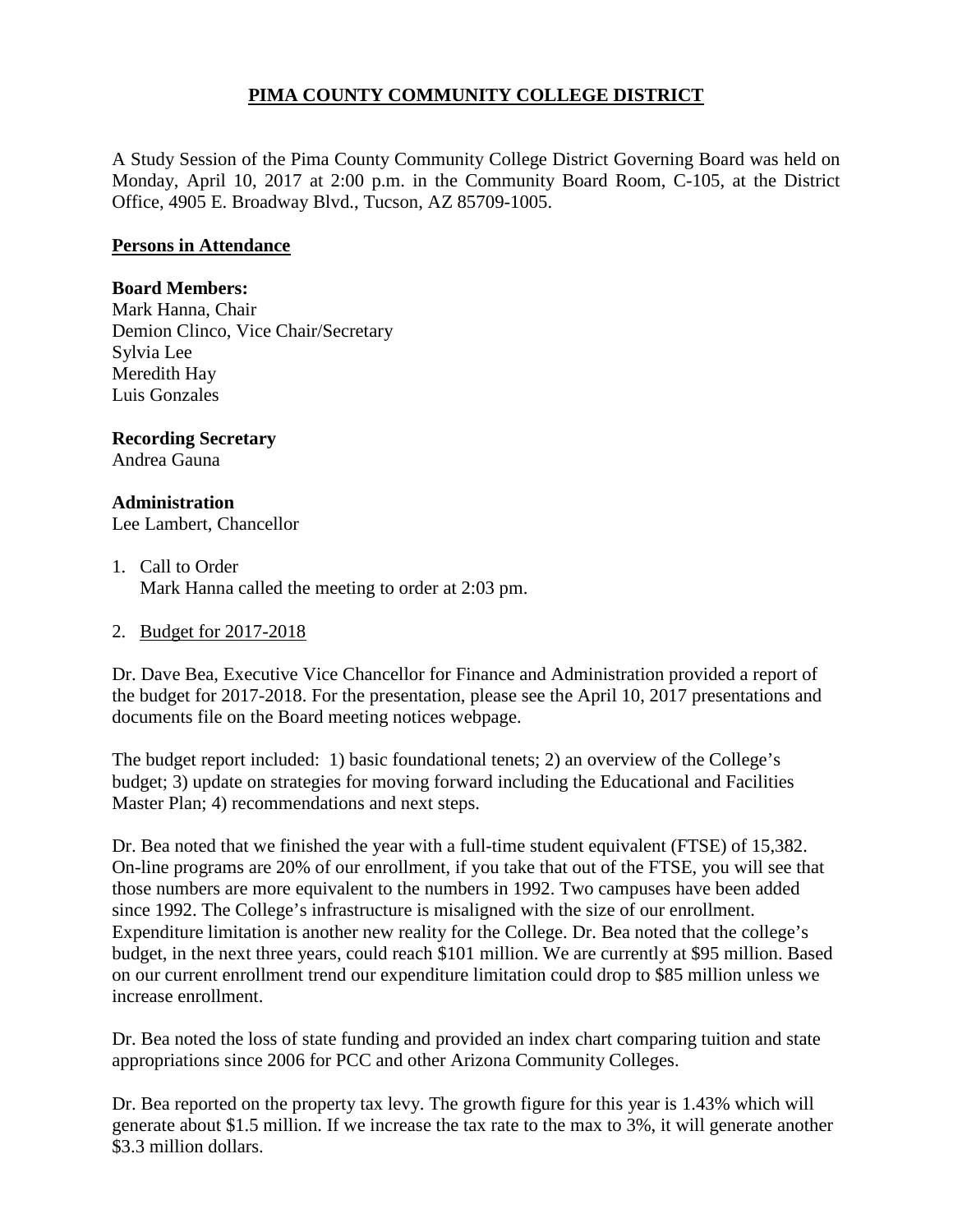Dr. Bea discussed the recommendation to increase tuition by \$3.Dr. Bea provided a tuition market comparison chart and information on the 2017-2018 recommended tuition and services fees.

The College's general fund expenses are just under \$155 million. Operational cuts since 2009 are at about \$5-\$10 million. Dr. Bea noted that there is very little room for more operational budget cuts unless we start talking about cutting staff. Dr. Bea noted that the college has been successful in holding positions vacant for as long as possible while still meeting the needs of the college. The College has also eliminated many administrator positions; we went from 63 budgeted administrator positions to below 50.

Dr. Bea noted the budget scenarios A, B, and C which include some strategies in place for the next budget and provided an interactive 2017-2018 budget model for the Board members to use to assist them in calculating different budget scenarios. Board members can input different variables (i.e., enrollment numbers, tuition increases, levy percentages) to see what some of the impacts are.

Dr. Bea discussed funding for the Facilities Master Plan (FMP) and explained the difference between general revenue bonds and geo-bonds. He also discussed scheduling summits in the fall to get input from the community on the centers for excellence mentioned in the FMP.

Board member Clinco asked if Dr. Bea could come back with some information on Maricopa's census for online courses. He would like to know how many of those students are from Pima County.

## 3. New Process for Meet and Confer

Personnel Governance Task Force present: Dan Berryman, Ted Roush, Tal Sutton, Jorge Caballero, Helen O'Brien, Julie Hecimovich, Denise Kingman, Aubrey Conover, Alba Sotomayor, Rachel Araiza, Steve Mendoza, Linda Cordier, and Nan Schmidt. Attendance via video-conferencing: Ana Jimenez

For the presentation, please see the April 10, 2017 presentations and documents file on the Board meeting notices webpage.

Ted Roush, Desert Vista Campus Vice President presented on the work of the Personnel Governance Task Force over the past two years. The group created framework for a new meet and confer process which consists of four steps: 1) input gathering phase; 2) sorting out each of the parts; 3) policy process; 4) tracking inputs.

The Personnel Governance Task Force provided the Board with the results of a survey sent out to the college community asking for feedback on the Personnel Governance Task Force proposal. There were 146 participants and feedback was positive.